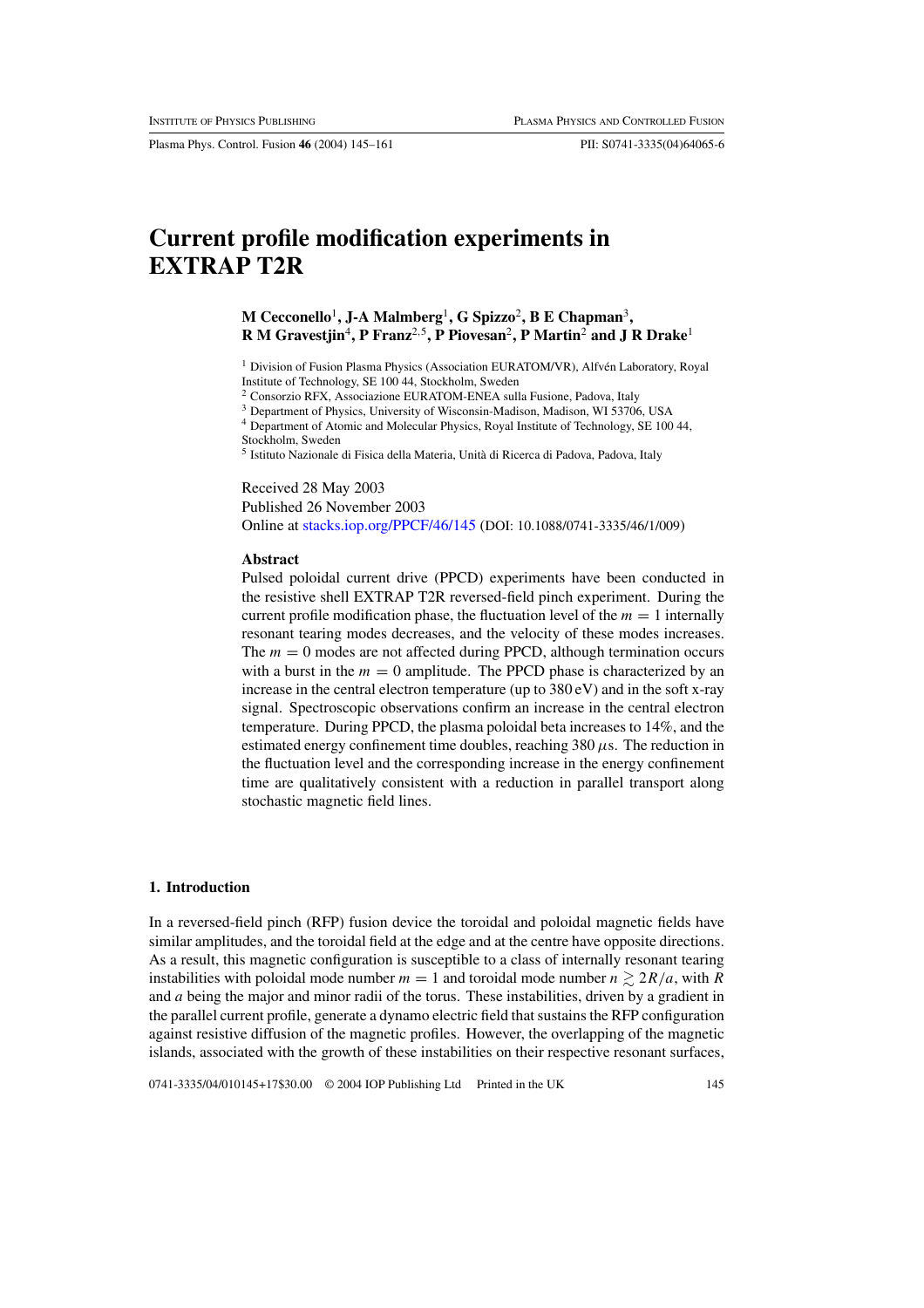results in a stochastic magnetic field structure in the plasma core. Parallel transport of particles and energy along stochastic magnetic field lines is a significant source of power loss and ultimately limits the confinement capability of an RFP.

A current profile modification technique known as pulsed poloidal current drive (PPCD) aims to reduce the parallel current gradient, suppress the internally resonant tearing instabilities and improve particle and energy confinement. This technique was originally performed in the Madison symmetric torus (MST) RFP, where a single fast pulse of current was driven in the toroidal field coils to generate a poloidal electric field at the plasma edge [1]. During PPCD, the fluctuation level decreased and the energy confinement time increased. This technique has been gradually improved in later experiments in MST [2–4] and has also been successfully applied in the RFX [5] and TPE-RX [6] RFP experiments.

In this paper we describe the first PPCD experiments performed in the EXTRAP T2R RFP [7]. EXTRAP T2R differs from MST, TPE-RX and RFX in that it is equipped with a resistive shell and has a large aspect ratio,  $R/a$ . PPCD experiments have been carried out in two different RFP equilibria characterized by initially weak and strong reversal of the edge toroidal magnetic field. The weak reversal equilibrium is characterized by a reversal parameter  $F = B_{\phi}(a)/\langle B_{\phi} \rangle \approx -0.15$  and pinch parameter  $\Theta = B_{\theta}(a)/\langle B_{\phi} \rangle \approx 1.6$ . The strong reversal equilibrium is characterized by  $F \approx -0.65$  and  $\Theta \approx 2.1$ . The results obtained show that the PPCD technique improves the plasma confinement properties also in an RFP with a resistive shell. The observed reduction in the magnetic fluctuations and the improvement in the energy confinement time are comparable with those reported in the first PPCD experiment in MST [1]. A significant improvement in the understanding of the dynamic behaviour of the relevant instabilities during PPCD has been possible due to a comprehensive set of magnetic diagnostics present in EXTRAP T2R that enables studies with a better mode spectral and temporal resolution than available in previous PPCD experiments. The mode dynamics during PPCD in EXTRAP T2R exhibits a number of features that include acceleration of the rotation of the internally resonant tearing  $m = 1$  modes, change in the growth rate of the non-resonant resistive shell modes and the occurrence of an  $m = 0$  burst at the end of PPCD.

The remainder of the paper is structured as follows: EXTRAP T2R, the experimental technique used to drive poloidal current at the edge and the diagnostics used in this study are described in section 2. Results of PPCD experiments with initially weak and strong reversal are presented and discussed in section 3. A summary of the paper is given in section 4.

#### **2. Description of the experiment**

EXTRAP T2R is a medium-sized RFP ( $R/a = 1.24$  m/0.18 m = 6.8) characterized by a vertical magnetic field shell penetration time of  $\approx 6.3$  ms, with a plasma duration up to 25 ms. The first wall consists of a stainless steel vacuum vessel surrounded by a double copper shell. Protection of the first wall is provided by a set of molybdenum mushroom-shaped limiters that covers less than 8% of the total wall surface. The power supply system of EXTRAP T2R consists of three sets of capacitor banks. The first set (Ohmic heating circuit) consists of a three-stage bank and is used to inductively drive plasma current. These three stages are used for breakdown, current ramp-up and discharge sustainment. The second set (toroidal field circuit) also consists of a three-stage capacitor bank. The first bank is used to generate the initial toroidal field before breakdown. During the current ramp-up phase, the second bank (the fast reversal bank) is used to quickly reverse the toroidal field to bring the plasma to the desired equilibrium. The third bank is then used to set and sustain the reversal of the edge toroidal field. The third set (vertical field circuit) consists of a capacitor bank used to pre-set a magnetic vertical field for radial equilibrium control.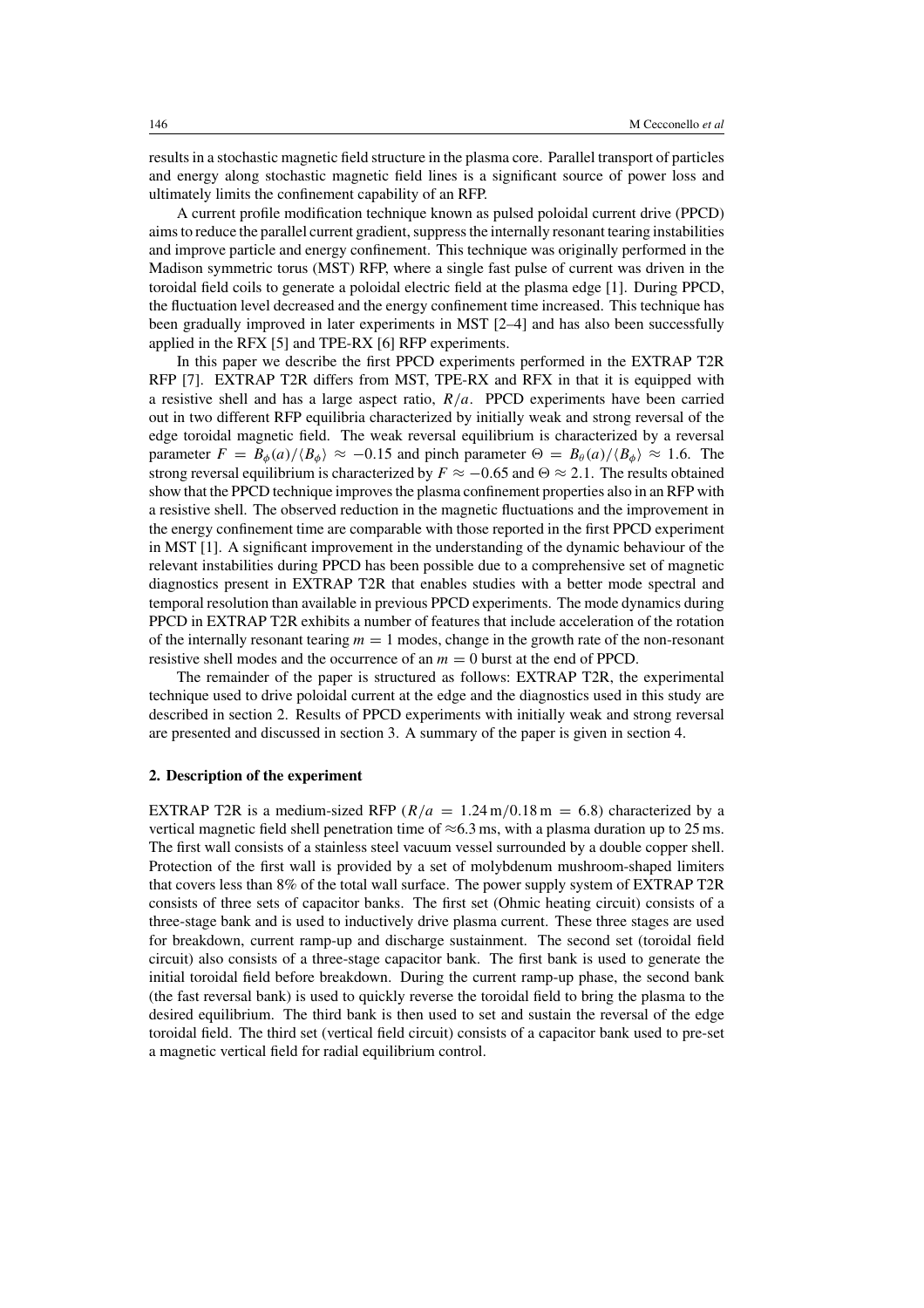EXTRAP T2R is operated at plasma currents between 50 and 120 kA with a resistive toroidal loop voltage as low as 25 V. The electron density is in the range  $(0.5–2.0) \times 10^{19}$  m<sup>-3</sup> (without the use of a gas refuelling system to sustain the density during the discharge). In plasmas without PPCD, the central electron and ion temperatures range from 80 to 250 eV, poloidal beta varies between 5% and 15% and the energy confinement time varies between 50 and  $250 \mu s$ . The internally resonant tearing modes rotate toroidally with typical angular phase velocities in the range  $-20$  to  $-800$  krad s<sup>-1</sup> (the minus sign is used to indicate that these modes rotate in a direction opposite to the  $m = 0$  modes). As a result, the tearing mode amplitudes are comparable with or even smaller than those observed in conducting shell experiments. On the other hand, the resistive shell modes do not rotate, and they grow on a timescale dependent on the plasma equilibrium but which is roughly of the order of the shell penetration time [8].

Operation of EXTRAP T2R for current profile modification experiments requires a different start-up procedure from that for standard scenarios. The fast reversal bank is not used during the current ramp-up phase: instead the plasma is allowed to self-reverse. This start-up scenario requires a lower initial toroidal field. Once the desired  $F$  is achieved, the fast reversal bank is fired to induce a single pulse of poloidal current (PPCD). The voltage on this bank can be varied to obtain different surface poloidal electric fields. This mode of operation has some limitations. In fact, the weak initial toroidal magnetic field sets an upper limit on the maximum strength of the vertical magnetic field that can be used to control the plasma radial equilibrium. Vertical fields stronger than this limit result in breakdown failure. As a result, radial equilibrium is not optimal and the plasma column is outwardly shifted by  $\approx$ 2–3 mm  $(\approx 2\%$  of the minor radius). Consequently, PPCD discharges are sustained for times shorter than 12 ms to avoid damage to the first wall.

Standard diagnostics are used to measure the plasma current,  $I$ , the toroidal loop voltage,  $V_{\phi}$ , and the reversal and pinch parameters F and  $\Theta$ . The electron density profile,  $n_e(r)$ , is obtained by measuring, with a  $CO<sub>2</sub>$  interferometer, the line-integrated electron density along four different chords [9]. A surface barrier diode is used to monitor the soft x-ray (SXR) signal along a central line-of-sight. The central ion temperature is measured with a neutral particle energy analyser based on the time of flight technique [9]. The central electron temperature is measured with a single-shot, single-point Thomson scattering system [9]. The impurity content is monitored by a VUV spectrometer [10] equipped with a fast detection system that measures the temporal evolution of the impurity spectral emission in a wavelength region between 100 and 1100 Å. The instrument is absolutely calibrated using the branching ratio technique [11, 12]. In addition, several photomultiplier tubes with narrow bandwidth interference filters (FWHM  $\approx 10 \text{ Å}$ ) record H<sub>α</sub> emission at different poloidal and toroidal positions. A SXR photocamera equipped with 12 chords in a fan array [13] has been recently put into operation. The SXR photocamera photodiodes have a flat response from the visible to x-ray wavelength range. A curved beryllium absorber of 9  $\mu$ m thickness, positioned between the photocamera pinhole and the diodes, is used to block SXR photons below 1 keV.

The magnetic diagnostics consist of three sets of pick-up coils placed between the vacuum vessel and the double-layered thin copper shell. They are used to measure the radial, poloidal and toroidal magnetic field components. For weakly reversed discharges, a set of 128 toroidal magnetic field coils at 4 poloidal  $\times$  32 toroidal positions is used to measure simultaneously the  $m = 0$  and 1 components of the magnetic fluctuations up to a maximum toroidal mode number of  $|n| = 15$ . In this configuration, the helicity of the  $m = 1$  modes can also be determined. In the convention used here, modes that have the same helicity as the equilibrium field inside the toroidal magnetic field reversal surface have  $m = 1$ ,  $n < 0$ , while modes that have the same helicity as the equilibrium field outside the reversal surface have  $m = 1, n > 0$ . For strongly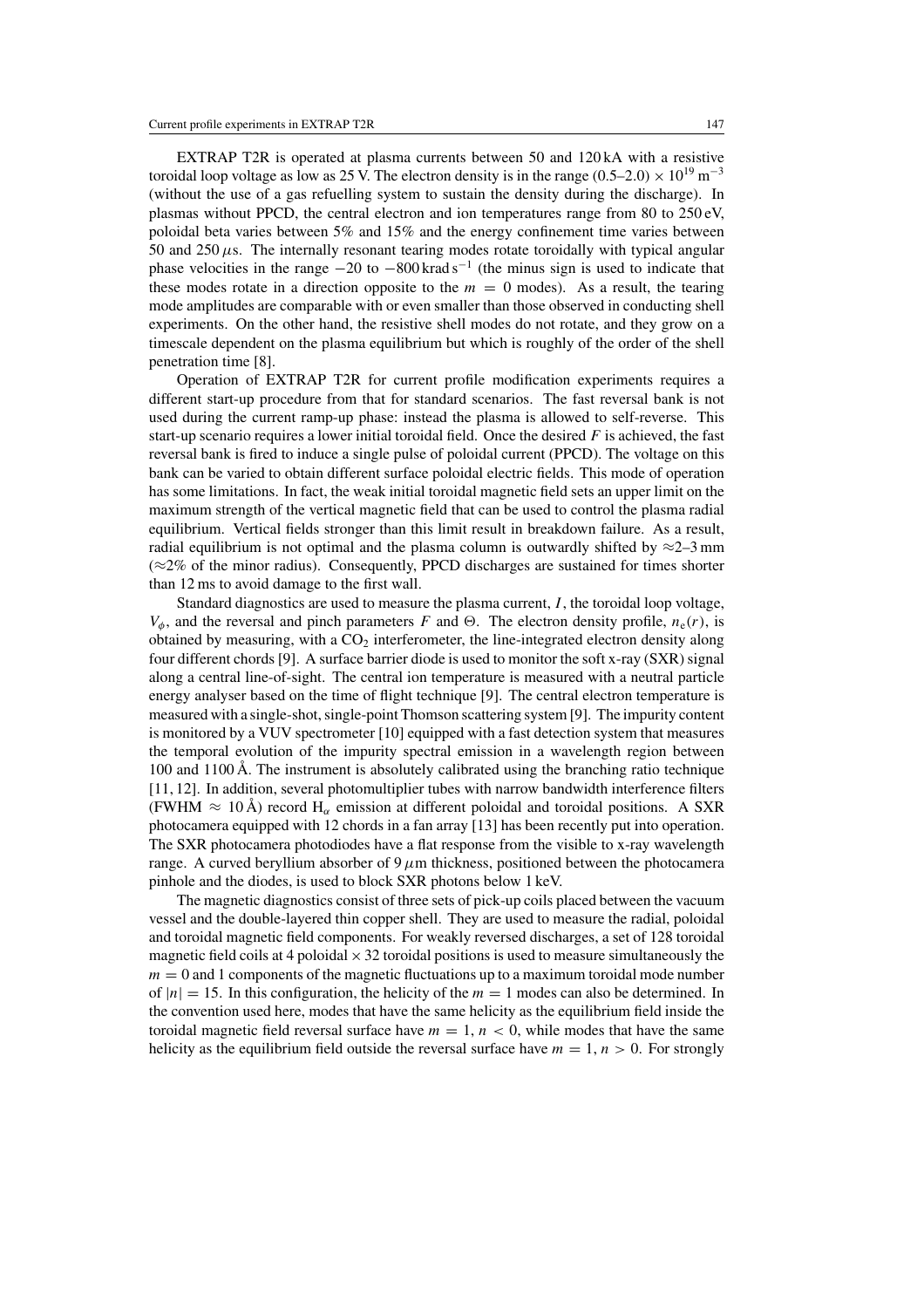reversed discharges, a set of pick-up coils measuring the toroidal magnetic field at 4 poloidal  $\times$ 64 toroidal positions is used to analyse the  $m = 1$  modes up to a maximum toroidal number of  $|n| = 31$ . In order to reduce the required amount of transient recorders for this configuration the coil signals are hardware subtracted directly, giving measurements of the  $m = 1$  radial and vertical Fourier components. However, with this set-up, the  $m = 0$  modes cannot be resolved.

## **3. Experimental observations**

The PPCD campaign carried out in EXTRAP T2R has focused on two different target plasma equilibria that are characterized by initially weak or strong reversal. The weak reversal equilibrium discharges are typical of standard operation, while strong reversal operation is tested for the first time. The motivation for strong reversal is to combine the spontaneous improved confinement regimes with strong reversal observed in MST [4] with modification of the parallel current profile to test the possibility of further enhancing the confinement properties. Spontaneous improved confinement regimes at strong reversal were also observed in TPE-1RM20 [14].

Since PPCD experiments require self-reversed operation, a series of reference discharges without PPCD but employing self-reversal were also performed for the two different equilibria, thus allowing comparison between PPCD and non-PPCD conditions. In total, 290 discharges have been studied: 50 reference discharges for each equilibrium, 70 PPCD discharges at weak reversal and 120 PPCD discharges at strong reversal. The experimental observations for the weak and strong reversal scenarios are described separately in sections 3.1 and 3.2. The behaviour of the plasma impurities and the plasma confinement properties are described in sections 3.3 and 3.4, respectively, for both scenarios.

#### *3.1. PPCD at weak reversal*

The time traces of shot-averaged plasma parameters for weak reversal reference discharges are shown in figure 1. Reference discharges are characterized by F and  $\Theta$  varying between  $-0.1$  and  $-0.2$ , and 1.55 and 1.65, respectively. The plasma current is ramped up to  $\approx$ 100 kA and then decays slowly, as does the average toroidal flux. The line-averaged electron density decays throughout the discharge from  $2 \times 10^{19}$  to  $0.5 \times 10^{19}$  m<sup>-3</sup>. The central electron and ion temperatures (not shown) are approximately constant during the discharge with values of 200 eV and 170 eV, respectively. Figure 1 also shows the time evolution of the shot-averaged plasma quantities when PPCD is fired in reference discharges at 1.5 ms. The applied poloidal loop voltage results in a surface poloidal electric field that increases to  $3 \text{ V m}^{-1}$  in less than 1 ms. PPCD causes a reduction in the average toroidal field and a decrease in the toroidal field at the edge. In particular, during PPCD the edge parallel electric field,  $E_{\parallel}(a)$ , is positive as required in order to avoid strong relaxation events. The equilibrium reaches an F and  $\Theta$  value of −0.8 and 2.15, respectively. The line-averaged electron density also responds immediately to PPCD by remaining constant for 1 ms at  $1.5 \times 10^{19}$  m<sup>-3</sup>. This has also been confirmed by the reconstruction of the electron density profile using measurements along four chords. No significant peaking of the electron density profile is observed during PPCD in comparison with reference discharges as shown in figure  $2(a)$ . The single-line-of-sight SXR signal shows a fivefold increase, reflecting an increment in the electron density and in the electron temperature. A comparison of the SXR emission profiles for PPCD and reference discharges, measured with the photocamera, is shown in figure  $2(b)$ . During PPCD the SXR signal increases in the whole plasma core. No significant change in SXR emissivity profile shape is observed. The electron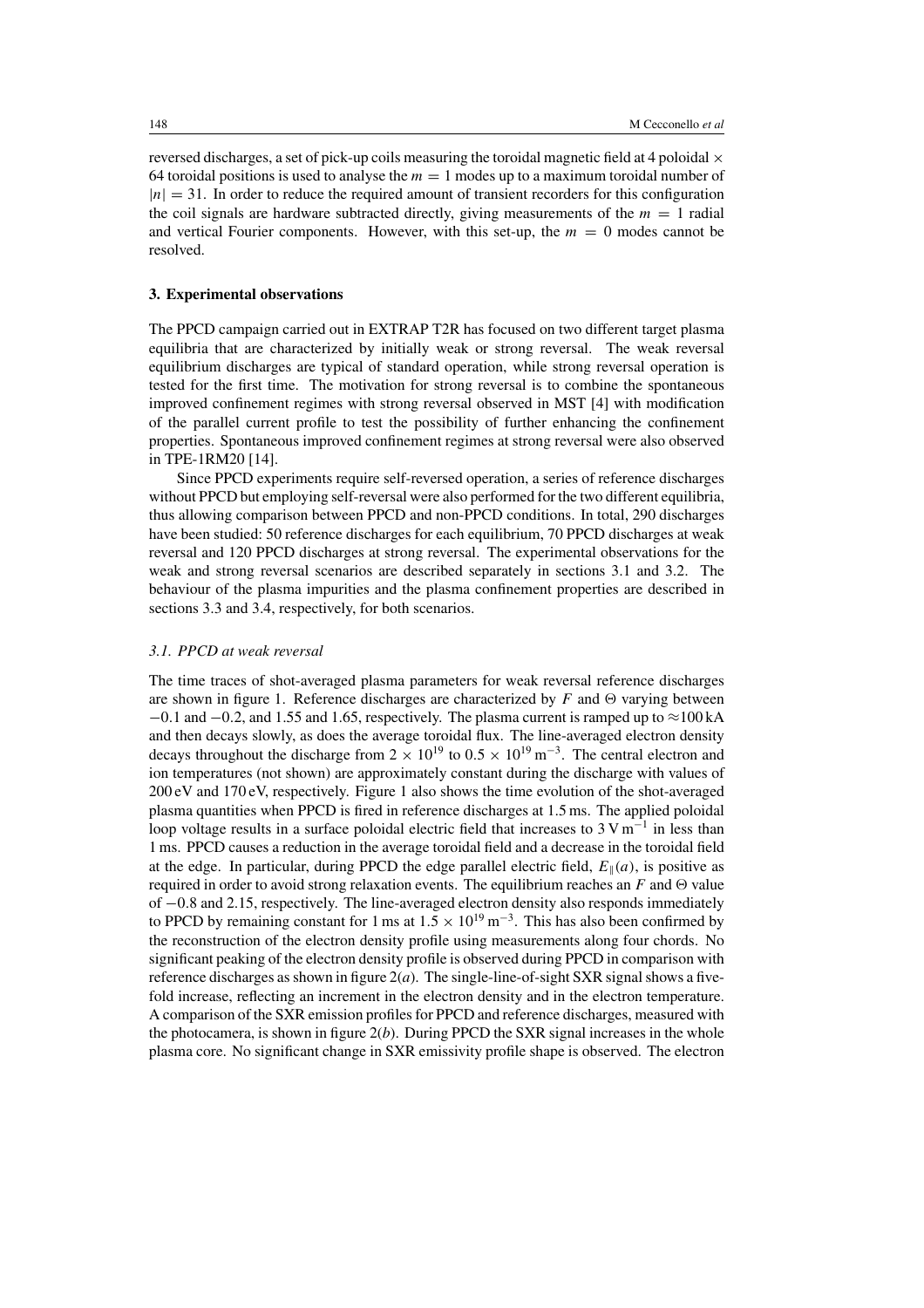

Figure 1. Time traces of plasma quantities for reference  $(- - -)$  and PPCD  $(\_\_)$  discharges at initially weak reversal. From top to bottom: (*a*) plasma current, (*b*) line-averaged electron density, (*c*) average toroidal magnetic field, (*d*) edge toroidal electric field, (*e*) surface parallel electric field,  $(f)$  surface poloidal electric field and  $(g)$  SXR signal. The vertical dashed line indicates the start of the PPCD.

temperature on axis has been measured directly with the Thomson scattering system at different times during PPCD, and it increases from 160 to 240 eV as shown in figure 3(*a*). The time evolution of the central ion temperature in PPCD discharges is quite different from that of reference discharges. The ion temperature does not change during PPCD (as also observed in  $[1, 4, 6]$ ), and it is around  $130 \text{ eV}$  as shown in figure  $3(b)$ . However, at the end of the PPCD phase the ion temperature increases quite rapidly up to 240 eV and then decays to the pre-PPCD value on the same timescale required for the restoration of the equilibrium. The plasma current responds to PPCD by decaying faster than in reference discharges. The end of PPCD is brought about by the decay of the poloidal electric field,  $E_{\vartheta$ ,  $\approx$ 0.7 ms after the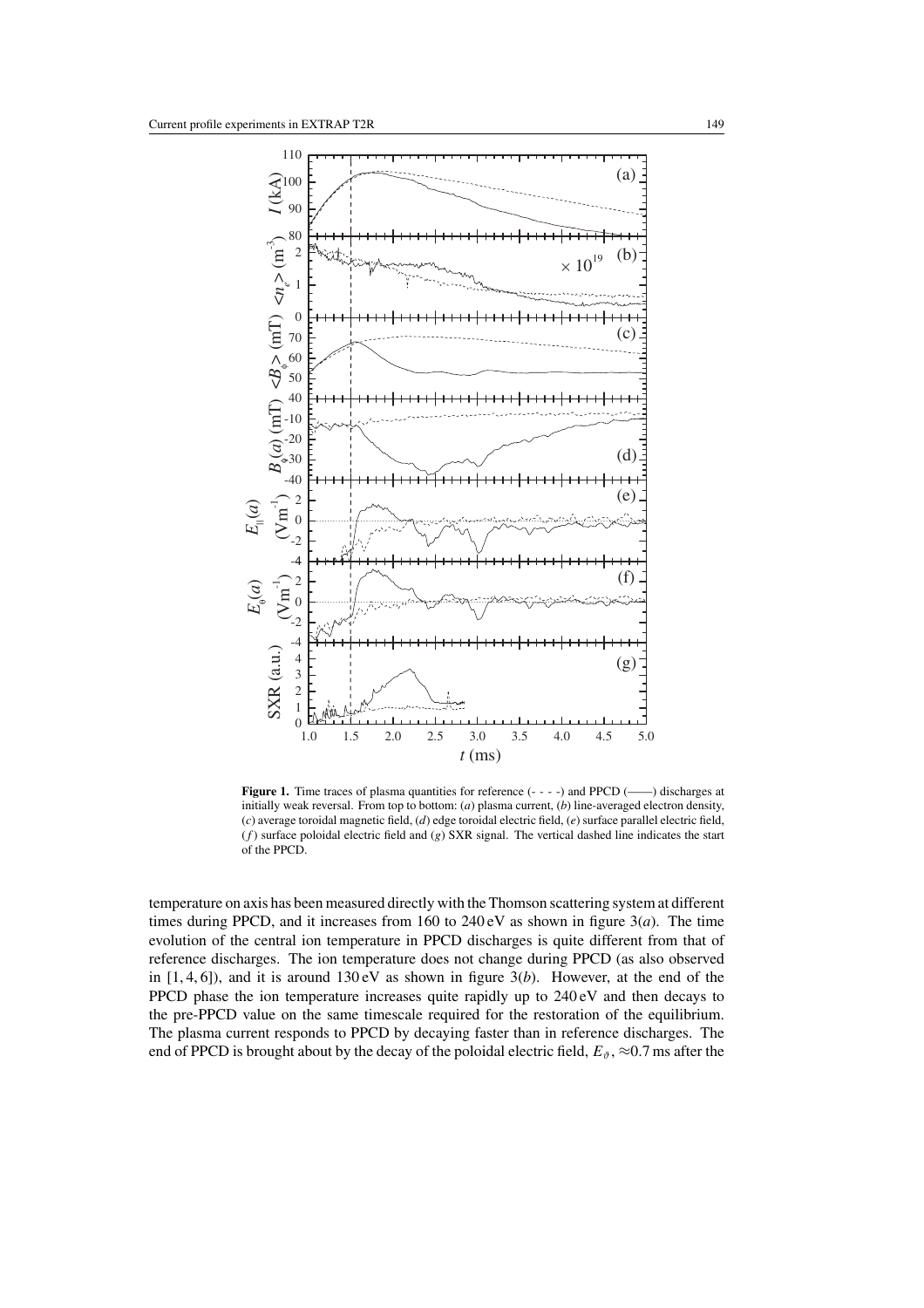

**Figure 2.** (*a*) Electron density profile for a reference (- - - -) and a PPCD (-) discharge at weak reversal at  $t = 2.1$  ms; (*b*) SXR signal profile for a reference ( $\circ$ ) and a PPCD ( $\bullet$ ) discharge at weak reversal observed with the photocamera at  $t = 2.1$  ms.



**Figure 3.** Time traces of (*a*) the central electron temperature and of (*b*) the central ion temperature for PPCD discharges at weak reversal. The vertical dashed line indicates the start of the PPCD.

start of the PPCD (see figure 1( $f$ )). The plasma then reaches, in ≈3 ms, an equilibrium close to the initial one but characterized by a lower plasma current and toroidal flux. During this phase, the electron density decays faster compared with reference discharges as can be seen in figure  $1(b)$ .

Auxiliary current drive at weak reversal reduces the total fluctuation amplitude of the  $m = 1$  modes as previously reported in other RFP experiments [3, 5, 6]. In figure 4(*a*) the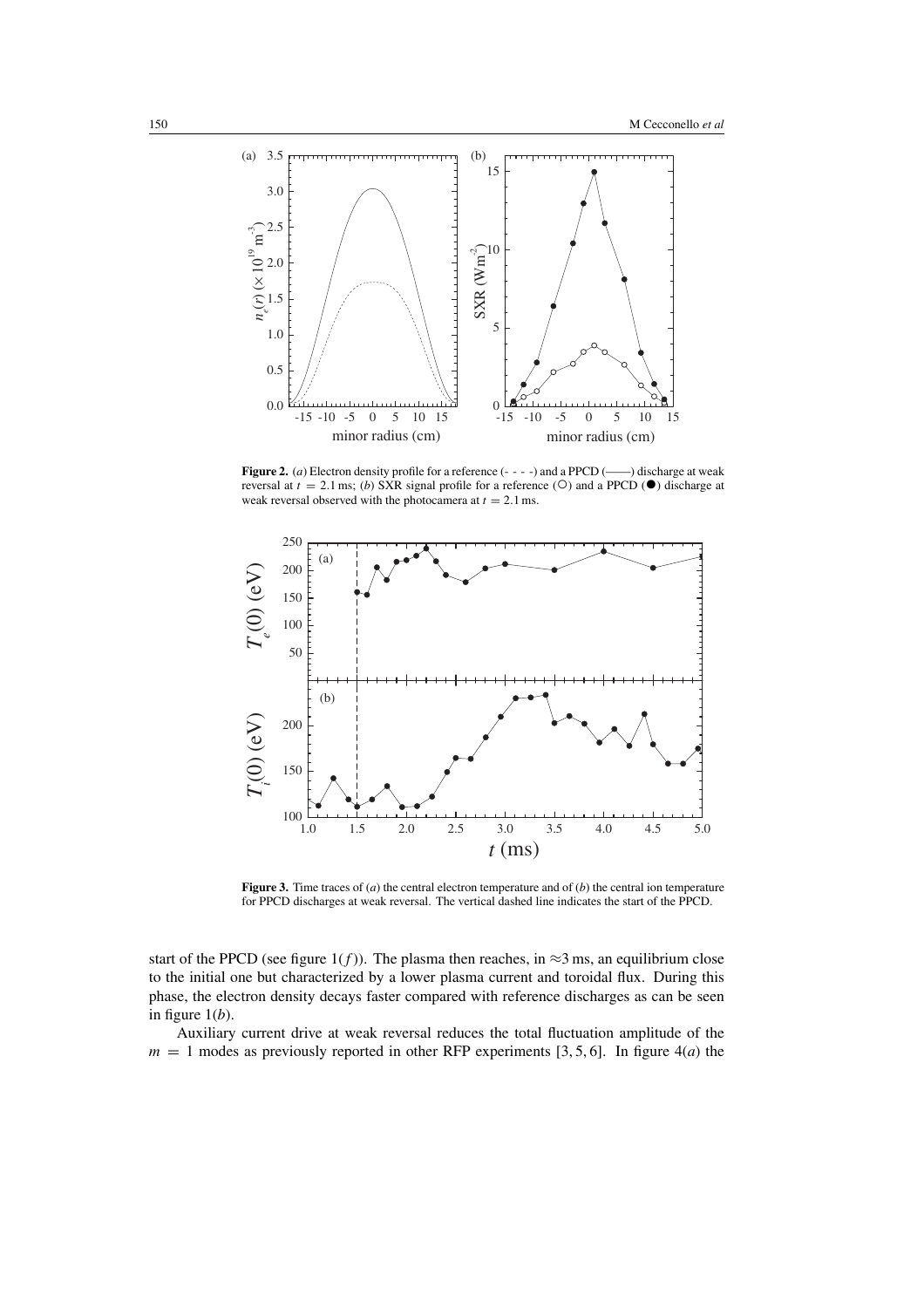

**Figure 4.** Time traces of a reference (- - - -) and of a PPCD (-) discharge. From top to bottom: (*a*) rms value of the  $m = 1$ ,  $n = -12$  to  $-15$  modes, (*b*) rms value of the  $m = 0$ ,  $n = 1-4$  modes, (*c*) SXR signal. The vertical dashed line indicates the start of the PPCD.

root mean square (rms) values of the internally resonant tearing modes  $m = 1$ ,  $n = -12$  to −15 (normalized to the edge poloidal field) are plotted as a function of time for a reference and a PPCD discharge. The total fluctuation amplitude normalized to the edge poloidal magnetic field decreases from 1.5% to 1% at the same time that the SXR signal increases. While PPCD has an impact on the  $m = 1$  fluctuation amplitude, it has only a weak influence on the  $m = 0$ mode amplitude. This is shown in figure  $4(b)$ , where the rms of the  $m = 0$ ,  $n = 1-4$  modes is plotted as a function of time. The total  $m = 0$  fluctuation amplitude during PPCD is similar to that of reference discharges, in contrast to the behaviour of the  $m = 1$  modes. At the end of PPCD, the  $m = 1$  fluctuations are restored to the pre-PPCD level and a burst in the  $m = 0$ fluctuations takes place (see figure 4,  $t \approx 2.4$  ms). This  $m = 0$  burst is followed by a rapid decrease in the SXR emission and by an increase in the ion temperature as shown in figure 3(*b*).

During and after PPCD the angular phase velocity of the  $m = 1$  tearing modes is greater (in absolute value) than during reference discharges as shown in figure  $5(b)$ . Since the  $E \times B$ drift velocity (assuming an outwardly directed electric field due to ambipolar diffusion in a stochastic magnetic field) is proportional to the electron temperature, it is possible to assume that heating causes the plasma to rotate at a higher speed and to drag the  $m = 1$  modes. However, it is not possible, at the present stage, to exclude other mechanisms (reduction of CX neutral momentum loss, for example) that might be responsible for the acceleration of the  $m = 1$  tearing modes. The contribution to the phase velocity of the  $m = 1$  tearing modes due to the diamagnetic term, proportional to pressure gradients, seems to be negligible since no significant peaking of the density profile and SXR emissivity profile are observed in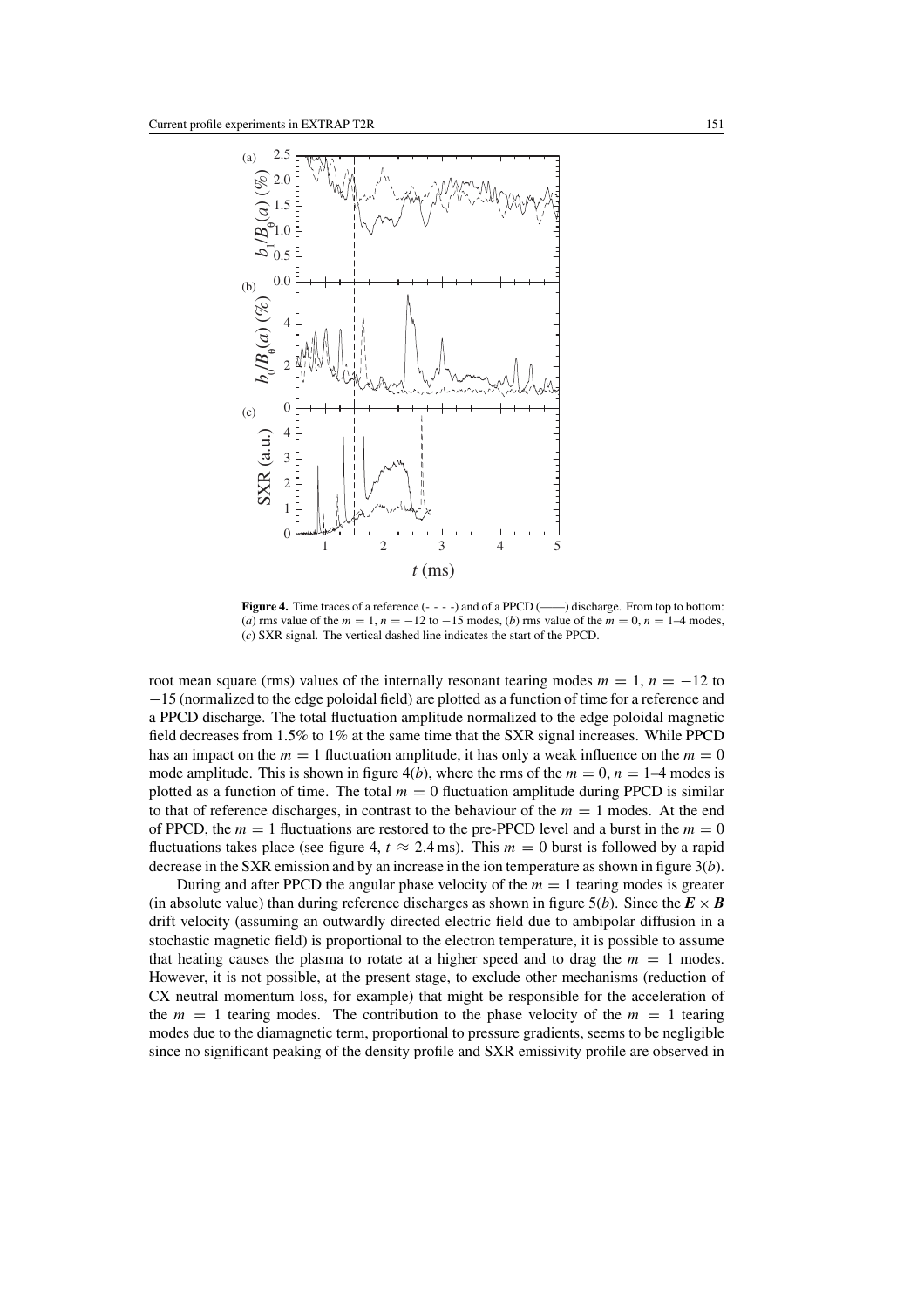

**Figure 5.** Time evolution of the angular phase velocities for the (*a*)  $m = 1$  and the (*b*)  $m = 0$ modes for discharges at weak reversal with (——) and without (- - - -) PPCD. The vertical dashed line indicates the start of the PPCD.



**Figure 6.** Time evolution of (*a*) the pinch parameter  $\Theta$  and (*b*) of the internally non-resonant resistive wall mode m = 1, n = −10 for reference (- - - -) and PPCD (——) discharges. The vertical dashed line indicates the start of the PPCD.

PPCD discharges. At the end of PPCD and following the burst of the  $m = 0$ ,  $n = 1$  mode, the  $m = 1$  tearing modes slow down significantly and then accelerate again when the amplitude of the  $m = 0$ ,  $n = 1$  mode decreases. It is interesting to note that the angular phase velocity of the  $m = 0$ ,  $n = 1$  mode is much smaller (in absolute value) than the angular phase velocity of the <sup>m</sup> <sup>=</sup> 1 modes and it oscillates between 0 and 100 krad s−<sup>1</sup> as shown in figure 5(*b*). At the SXR crash the amplitude of the  $m = 0$ ,  $n = 1$  mode increases and so does its interaction with the  $m = 1$  modes, which then slow down. At the same time a slight acceleration of the  $m = 0$ ,  $n = 1$  mode is observed.

An additional interesting feature of PPCD action can be observed in figure 6, where the time evolution of the internal  $m = 1$ ,  $n = -10$  non-resonant resistive shell mode is plotted for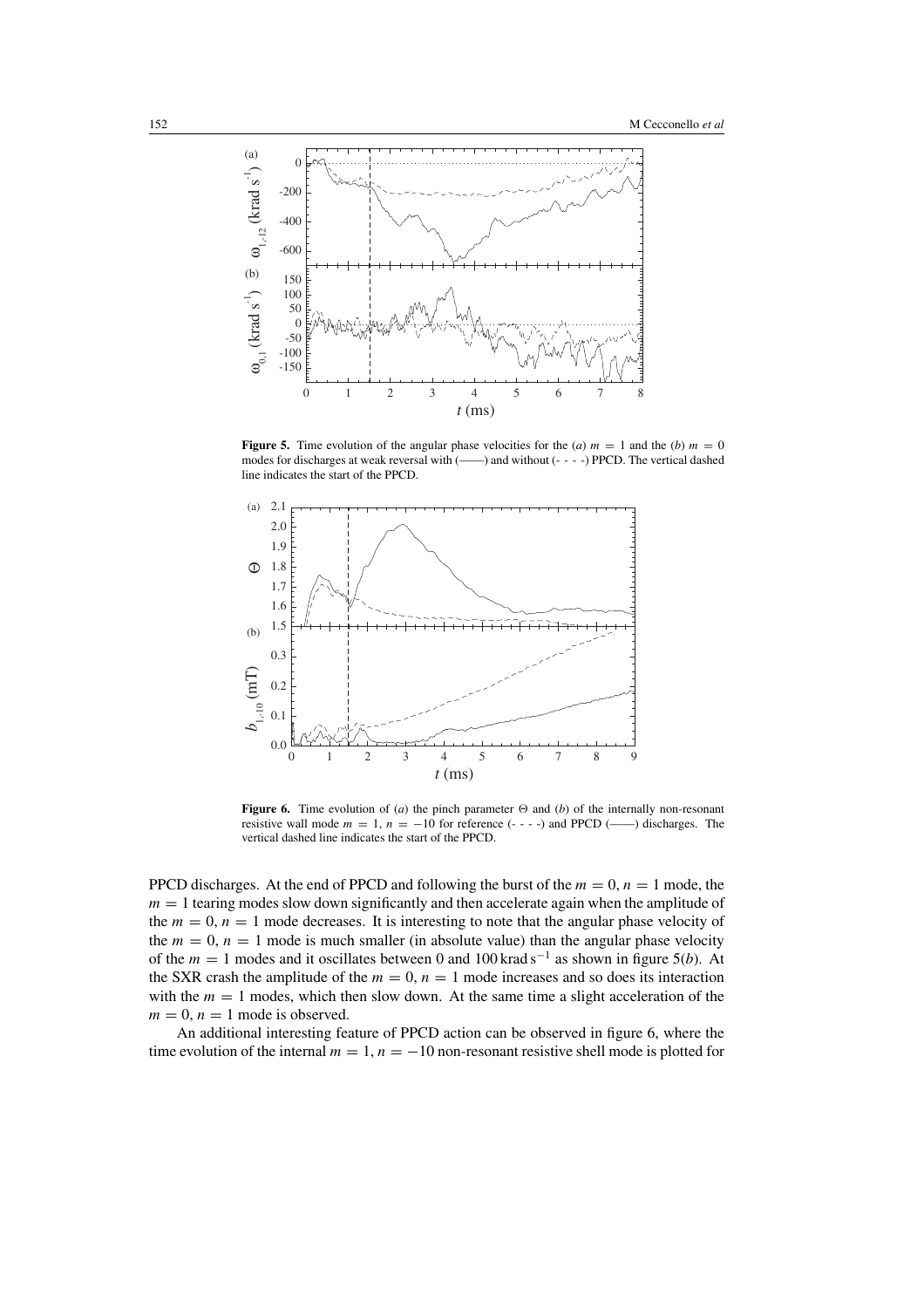a reference and a PPCD discharge together with the pinch parameter  $\Theta$ . The growth rate of this internal resistive shell mode is clearly reduced by the strong equilibrium change produced by the application of PPCD. It is important to stress, however, that it is the change in the plasma equilibrium towards strongly reversed discharges (higher  $\Theta$ ) that causes the observed reduction in the growth rate of the internal non-resonant resistive shell mode. This has been predicted by linear MHD simulations [15] and experimentally observed in EXTRAP T2R [16].

## *3.2. PPCD at strong reversal*

The time traces of shot-averaged plasma global parameters for strong reversal reference and PPCD discharges are shown in figure 7. The reference discharges are characterized by F and  $\Theta$ 



**Figure 7.** Time traces of plasma quantities for reference (- - - -) and PPCD (——) discharges at weak reversal. From top to bottom: (*a*) plasma current, (*b*) line-averaged electron density, (*c*) average toroidal magnetic field, (*d*) edge toroidal electric field, (*e*) surface parallel electric field, (*f*) surface poloidal electric field and (*g*) SXR signal. The vertical dashed line indicates the start of the PPCD.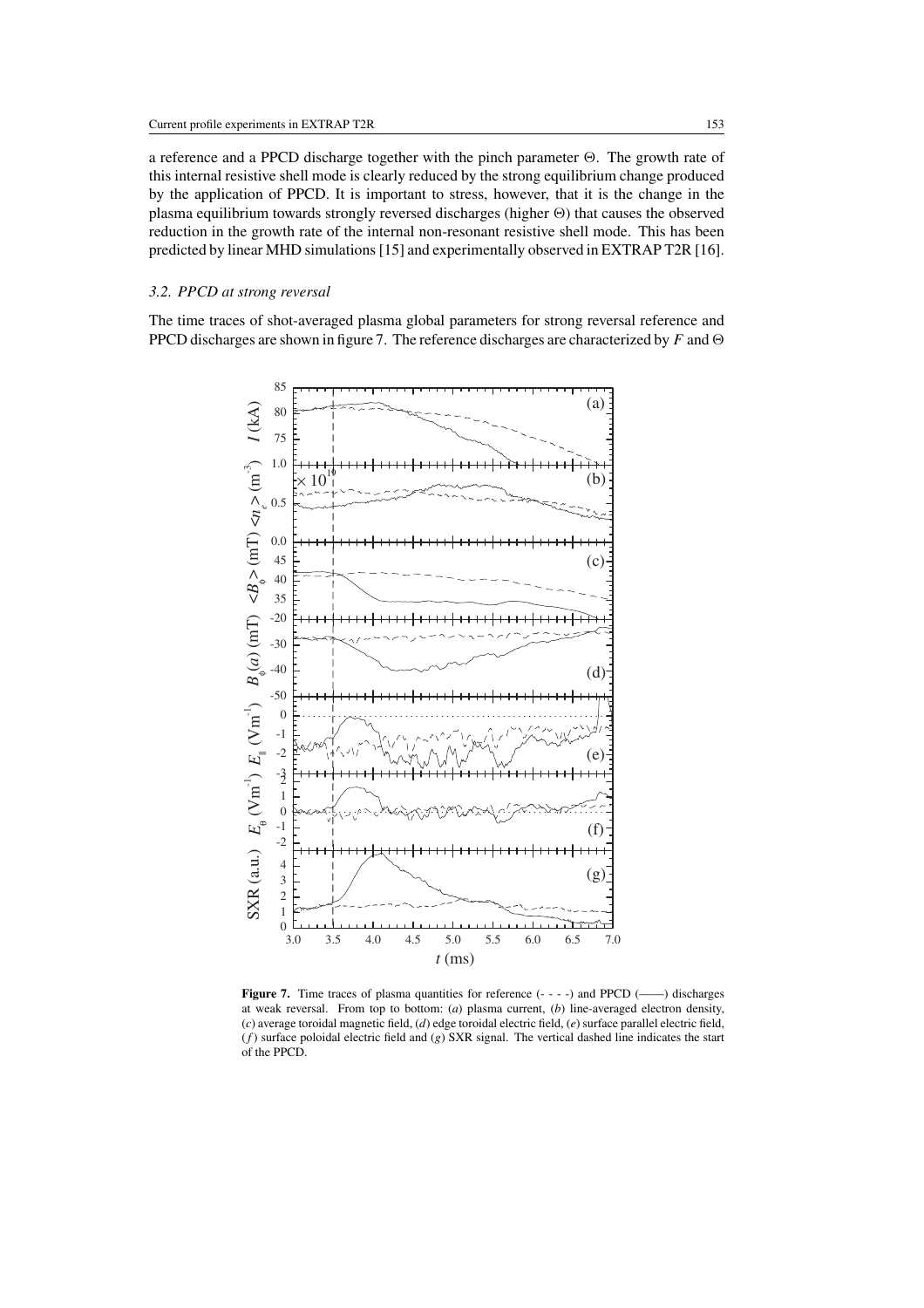in the ranges between −0.6 and −0.7, and 2.05 and 2.15, respectively. The plasma current is ramped up to  $\approx 80$  kA and then decays slowly, as does the average toroidal flux. The line-averaged electron density decays throughout the plasma discharge from  $1 \times 10^{19}$  to  $0.5 \times 10^{19}$  m<sup>-3</sup>. The central electron and ion temperatures are constant during reference discharges at around 200 eV.

PPCD is fired at  $t = 3.5$  ms with a slightly smaller amplitude than in the weak reversal PPCD discharges, resulting in a surface poloidal electric field of  $\approx$ 1.5 Vm<sup>-1</sup>. As shown in figure 7,  $\langle B_{\phi} \rangle$ ,  $B_{\phi}(a)$  and SXR behave in a manner similar to the weak F PPCD case. A fast change in the equilibrium, characterized by  $F = -1.2$  and  $\Theta = 2.6$ , is then followed by a slower return to the pre-PPCD equilibrium. The line-averaged electron density, contrary to what is observed at weak reversal, does not respond to the PPCD, and the electron density profile is left unchanged by PPCD. It is interesting to note that the plasma current increases during PPCD, a clear sign of a reduction in the plasma resistivity, i.e. an increase in the electron temperature. The increase in the electron temperature has been confirmed with the Thomson scattering system. At the SXR maximum, the shot-averaged electron temperature is about 315 eV and for single discharges it has reached the record value (for EXTRAP T2R) of 380 eV.

Application of PPCD at strong reversal does not always result in a reduction of the magnetic fluctuation level and an increase in the SXR and electron temperature. The reason for this is that sometimes PPCD is fired right after a large sawtooth crash. (For these discharges, the plasma exhibits strong cyclic dynamo activity in the form of large sawtooth crashes.) These discharges are therefore referred to as unsuccessful PPCDs [4]. However, unsuccessful PPCDs do provide interesting information on the ion heating mechanism. As also observed in weak reversal PPCD discharges, the ion temperature is not affected by PPCD, but the  $m = 0$  burst terminating the PPCD causes an immediate increase in the ion temperature as shown in figure 8. In particular, for successful PPCD additional energy is stored in the electrons and then, when energy is expelled from the plasma core by the  $m = 0$  burst, as testified by the SXR crash, ion heating occurs. For unsuccessful PPCD no electron heating is observed. Instead the ion temperature immediately starts to increase, typically up to 350 eV.



**Figure 8.** Time evolution of (*a*) the ion temperature and (*b*) the SXR signal for reference discharges  $(\cdots)$ , successful PPCD discharges  $(\cdots)$  and unsuccessful PPCD discharges  $(- - -)$ . The vertical dashed line indicates the start of the PPCD.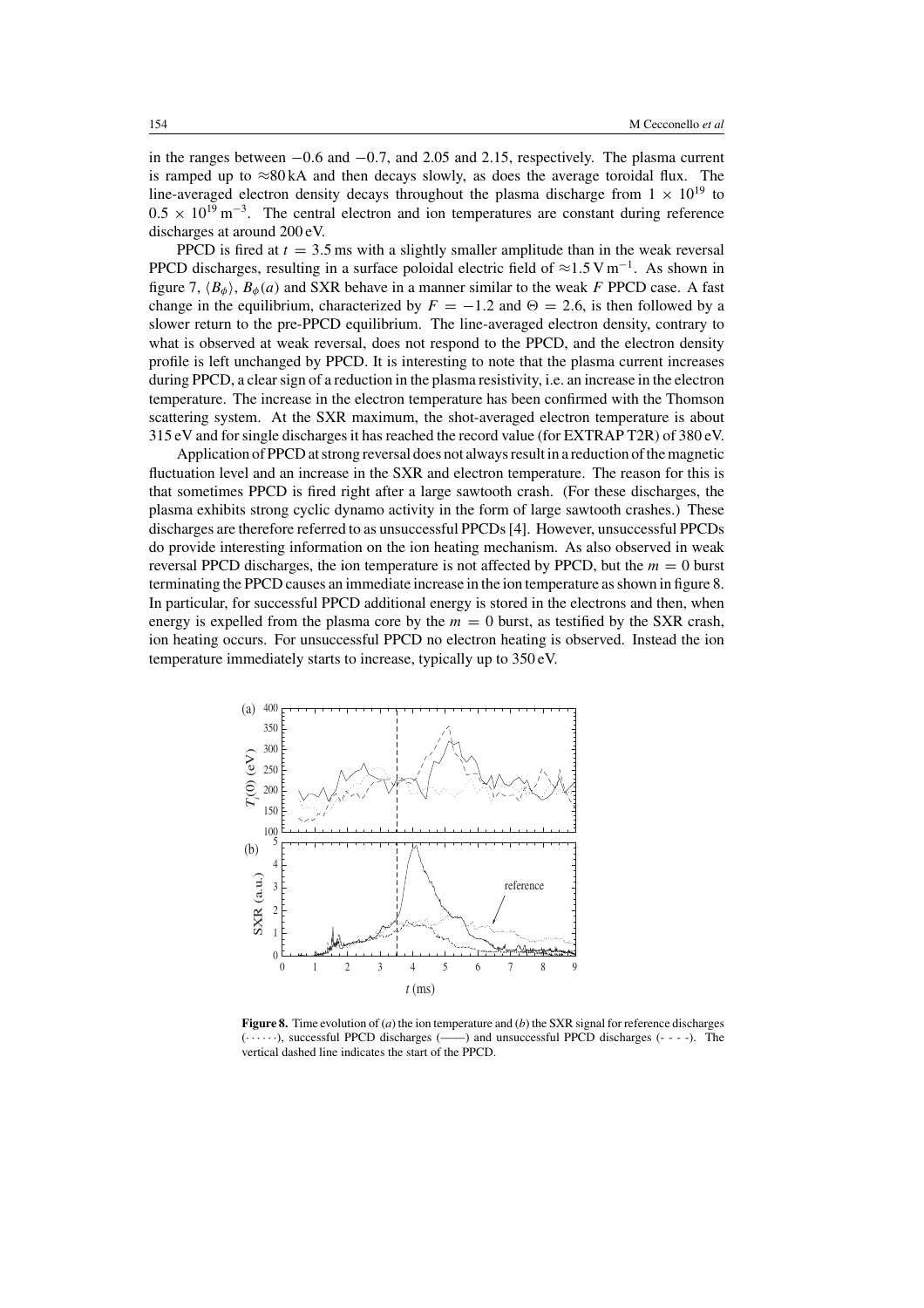

Figure 9. Time traces of a reference (- - - -) and of a PPCD (-) discharge for strong reversal discharges. From top to bottom: (*a*) SXR signal, (*b*) rms value of the  $m = 1$ ,  $n = -13$  to  $-31$ internally resonant tearing modes and (*c*) average phase velocity of the  $m = 1$ ,  $n = -13$  to  $-19$ . The vertical dashed line indicates the start of the PPCD.

In figure 9 the time evolution of the rms amplitude calculated including the  $m = 1$ ,  $n = -13$  to  $-31$  internally resonant modes, normalized to the poloidal magnetic field at the edge, is shown both for a reference and a PPCD discharge. Similarly to what was reported in [4], it is possible to observe that the successful PPCD discharge shown in figure 9 is preceded by a spontaneous reduction in the fluctuation level. The reduction of the fluctuation level, from 3.5% to 2.5% during the PPCD phase occurs simultaneously with an increase in the SXR signal and an acceleration of the average angular phase velocity of the  $m = 1$  internally resonant tearing modes from  $-300$  to  $-500$  krad s<sup>-1</sup>. This increase in angular phase velocity of the internally resonant modes is generally observed in the strong reversal PPCD discharges and can be distinguished from the normal angular phase velocity increase observed in the reference discharges. At the end of the PPCD, the fluctuation level of the  $m = 1$  modes is restored to that before PPCD. The SXR signal crashes and the  $m = 1$  modes rotation velocity decreases to about  $-200$  krad s<sup>-1</sup>. The reduction in the  $m = 1$  fluctuation level is not accompanied by a significant change in the amplitude of the  $m = 0$ ,  $n = 1$  mode as shown in figure 10. This is similar to the case of weak reversal. It should be noted that reference discharges are characterized by periodic  $m = 0$  bursts (dynamo related), and the rotation frequency of the  $m = 0$  modes oscillates in correlation with the occurrence of these bursts. The angular phase velocity of the  $m = 0$ ,  $n = 1$  mode is negative at the beginning of the PPCD; it slows down and then reverses direction by the end of the PPCD phase, marked by a SXR crash and an  $m = 0$  burst.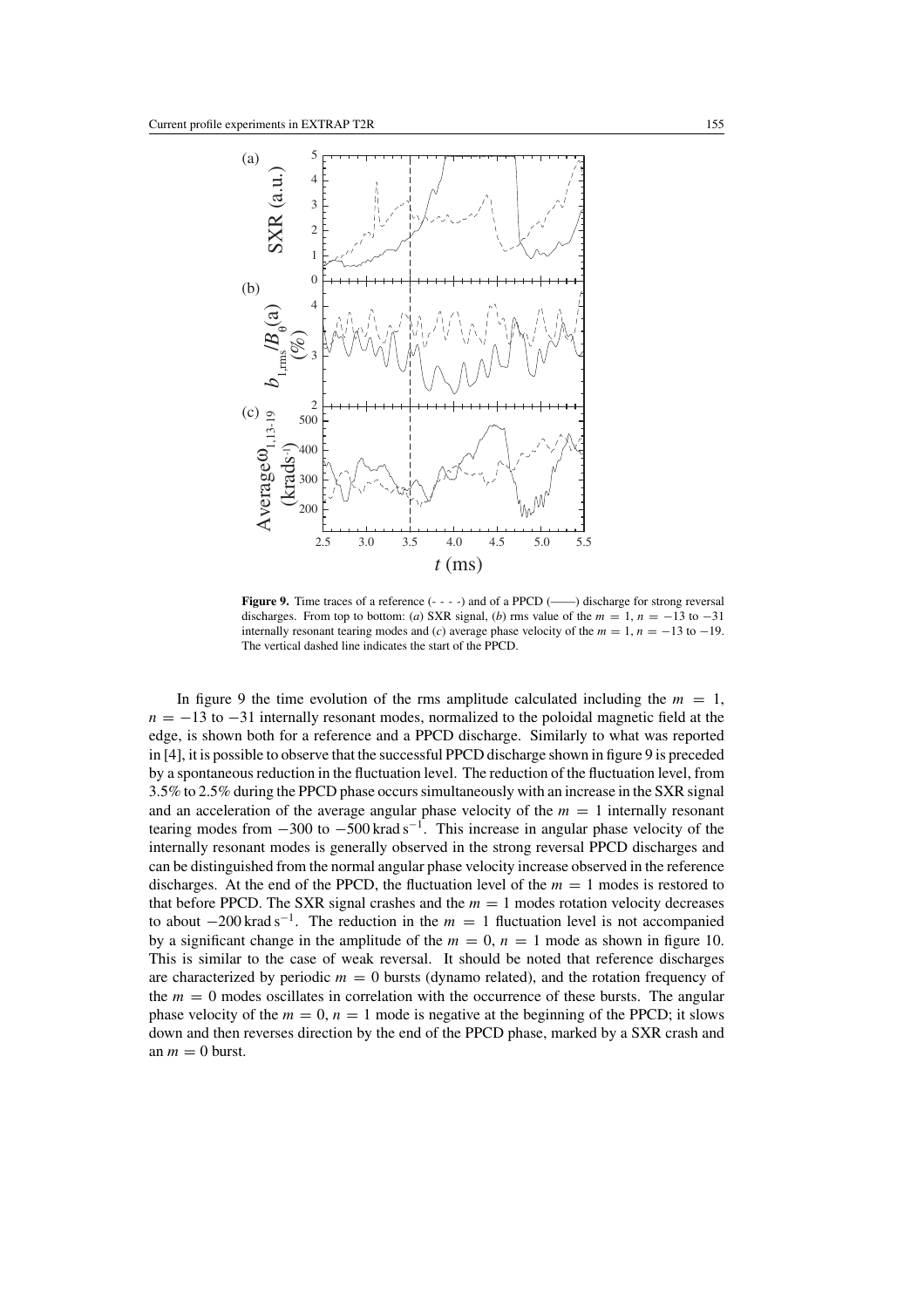

**Figure 10.** Time traces of (*a*) the amplitude and (*b*) the phase velocity of the  $m = 0$  mode for strong reversal discharges with PPCD. Data shown relative to the application of PPCD ( $t = 0$  ms). The vertical dashed line indicates the start of the PPCD.



**Figure 11.** VUV spectrum for a strong reversal PPCD discharge at different times: (*a*) 2 ms, (*b*) 4 ms and (*c*) 6 ms. Indicated in the spectra (with dashed vertical lines) are the spectral lines of  $O^{3+}$  (554.3 Å),  $O^{4+}$  (629.7 Å),  $O^{5+}$  (150.1 and 1032.0–1037.6 Å) and Fe<sup>14+</sup> (284.2 Å).

#### *3.3. Spectroscopic observations*

The temporal evolution of the radiation emitted by impurities has been investigated during PPCD both for weak and strong reversal discharges. Figure 11 shows typical VUV spectra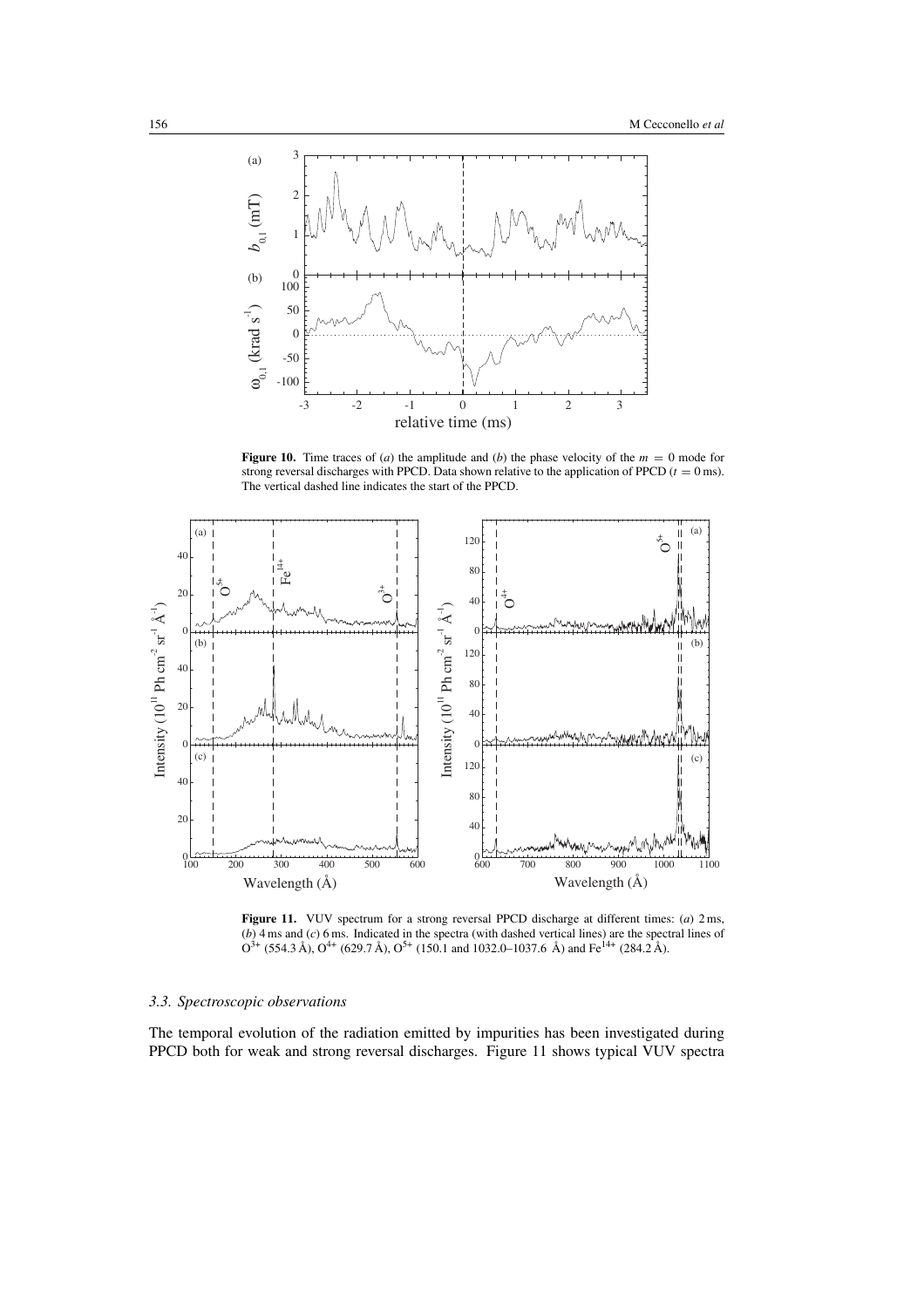

**Figure 12.** Shot-averaged  $H_{\alpha}$  emission for successful (----) and unsuccessful (----) PPCD at strong reversal at three different toroidal positions, 22˚, 157˚ and 303˚. The vertical dashed line indicates the start of the PPCD.

measured before, during and after PPCD in a strongly reversed discharge (similar observations are also made in weak reversal discharges). Indicated (with vertical lines) are spectral lines of  $O^{3+}$  (554.3 Å),  $O^{4+}$  (629.7 Å),  $O^{5+}$  (150.1 and 1032.0–1037.6 Å) and Fe<sup>14+</sup> (284.2 Å). The strong emission line from  $Fe^{14+}$  at 284.2 Å appears after PPCD is fired. The spectra also contain emissions of several spectral lines of  $Fe^{13+}$  and  $Fe^{15+}$ . The ionization potential for these ionization stages ranges from 392.2 to 489.3 eV. The appearance of these spectral lines indicates a higher central electron temperature during PPCD. After PPCD, the spectral emission at 284.2 Å disappears. The lower ionization stages of iron, which are always present in EXTRAP T2R discharges as a quasi-continuum between 200 and 400  $\AA$ , remain present in the spectra.

The VUV spectra show a more complex behaviour in the emission from oxygen, which is the main impurity in EXTRAP T2R plasmas. The emission from lower ionization stages  $O^{3+}$ and  $O<sup>4+</sup>$  decreases slightly during PPCD as expected with an increasing electron temperature. After PPCD, their emission increases again, indicating a lower temperature. Spectral emissions from  $O<sup>5+</sup>$  at 150.1 Å and at 1032.0–1037.6 Å behave differently. During PPCD, the emission from  $O<sup>5+</sup>$  at 150.1 Å disappears almost completely while the 1032.0–1037.6 Å multiplet decreases more moderately. This is consistent with an increase in the central electron temperature and a more peaked radial profile [17].  $O<sup>5+</sup>$  is one of the dominating ionization stages of oxygen and is present over the whole plasma radius. In the hotter interior,  $O^{5+}$ moves to the next ionization stage, resulting in a reduction of  $O<sup>5+</sup>$  line emission. In the outer part of the plasma, the electron energy is too low to excite the 150.1 Å transition that requires ≈80 eV. However, it is still sufficient to excite  $O^{5+}$  to emit at 1032.0–1037.6 Å, since the excitation energy for this transition is only about 12 eV. The result of the line-integrated intensity is that the 150.1 Å spectral line decreases more strongly than the 1032.0–1037.6 Å multiplet.

The shot-averaged  $H_{\alpha}$  emission at different toroidal positions is shown in figure 12 both for successful and unsuccessful PPCDs discharges at strong reversal. The characteristic burst of H<sub>α</sub> associated with sawtooth activity and, in particular, the  $m = 0$ ,  $n = 1$  mode burst at the end of PPCD are evident. However, during PPCD the  $H_{\alpha}$  emission for successful PPCDs is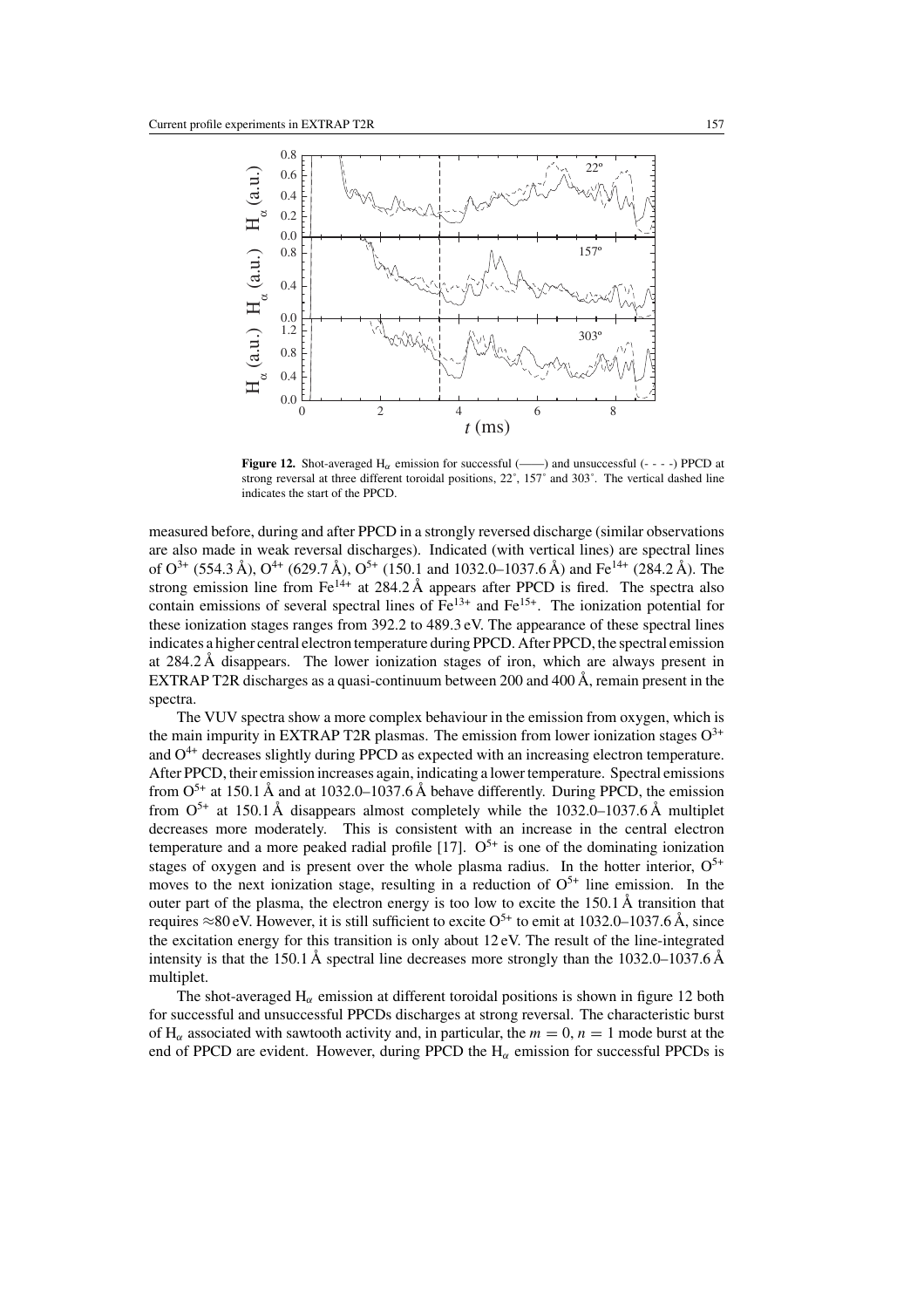somewhat lower than the H<sub>α</sub> emission for unsuccessful PPCDs: this reduction in the H<sub>α</sub> signal occurs simultaneously at all three toroidal positions, therefore indicating a reduction in the plasma–wall interactions for successful PPCDs.

Finally, the radiated power, estimated from VUV spectra in the wavelength region between 100 and 1100 Å, shows a decrease during PPCD, similar to observations in RFX [5, 18].

# *3.4. Confinement properties*

The reduction observed in the magnetic fluctuations during PPCD results in an improvement in the plasma confinement properties. This improvement is observed to be more pronounced in PPCD experiments at strongly reversed equilibria. Estimates of the plasma confinement properties are based on pressure and magnetic profile modelling. The electron density profile is modelled according to  $n_e(r) = n_e(a) + [n_e(0) - n_e(a)][1 - (r/a)^{\alpha}]^{\gamma}$ , where the parameters  $n_e(0)$ ,  $\alpha$  and  $\gamma$  are obtained by fitting the model to the line-averaged electron density measured along four chords [9]. The ion and electron temperature profiles are not measured in EXTRAP T2R and therefore the following profile is assumed:  $T_{i,e}(r)$  =  $T_{i,e}(a) + [T_{i,e}(0) - T_{i,e}(a)][1 - (r/a)^{\delta}]$ , where  $T_i(0)$  and  $T_e(0)$  are measured with the neutral particle energy analyser and the Thomson scattering system, respectively [9]. The ion and electron temperatures at the edge are assumed to be equal to  $20 \text{ eV}$  [19]. The profile parameter  $\delta$  has been chosen equal to 4 since this value best reproduces the experimental arrival time distribution function of neutral particles as measured with the neutral particle energy analyser [9]. In the calculations presented here, the profile parameter  $\delta$  has been kept constant during PPCD both for weak and strong reversal PPCD discharges. This is partly justified by the observation that both the electron density and the SXR emissivity profiles do not change very much in shape during PPCD (as shown in figure 2).

The poloidal and total betas are defined as  $\beta_{\hat{v}} = 2\mu_0 \left[ \int n_e(T_e + T_i) dV / \int dV \right] / B_{\hat{v}}(a)^2$  and  $\beta_{\text{tot}} = 2\mu_0 \left[ \int n_e(T_e + T_i) \, dV / \int dV \right] / [B_\vartheta(a)^2 + B_\phi(a)^2]$ , respectively, assuming  $n_e = n_i$ . The total beta is a better indicator of the plasma  $\beta$  for the strongly reversed PPCD discharges since the toroidal magnetic field at the edge is not negligible. The energy confinement time is defined as  $\tau_E = W/(P_{\text{inp}} - dW/dt)$ . W is the plasma kinetic energy defined as  $W = \int n_e(T_e + T_i) dV$ and P<sub>inp</sub> is the input power calculated as  $P_{\text{inp}} = P_{\text{tot}} - dU_M/dt$ , where P<sub>tot</sub> is the total input power, calculated by surface integration of the Poynting's vector on the plasma surface, and  $U_M$  is the magnetic energy calculated as  $U_M = \int (B_\theta^2 + B_\phi^2) dV / 2\mu_0$ . The magnetic profiles are modelled according to the  $\alpha$ - $\Theta$ <sub>0</sub> model [20]. The time derivatives  $dW/dt$  and  $dU_M/dt$ are calculated by numerical differentiation of  $W$  and  $U_M$ , respectively. The time evolution of  $P_{\text{inn}}$ ,  $dW/dt$  and  $dU_M/dt$  during PPCD is shown in figure 13 both for the weak and strong reversal scenarios. The term  $dW/dt$  is small compared with the other terms in the power balance equation, and its effect on the energy confinement time is negligible. If a different temperature profile parameter were to be chosen (and kept constant during PPCD) the plasma beta and energy confinement time would change accordingly: if for example  $\delta$  is set equal to 2, the plasma beta and energy confinement time would decrease by 17% and 19%, respectively.

The time evolution of  $\beta_{\theta}$  and  $\tau_E$  for the weak and strong reversal PPCD scenarios is shown in figure 14. For weak reversal discharges the poloidal beta does not change significantly during PPCD, remaining at ≈9%. A more substantial improvement is observed for the strong F PPCD discharges in which  $\beta_{\vartheta}$  increases from 10% to 13.5%. The total beta  $\beta_{\text{tot}}$  increases from 9% to 11.6%. The energy confinement time increases during PPCD both in the weak and strong reversal cases. For weak F discharges,  $\tau_F$  increases from 90 to 170  $\mu$ s. Even though this improvement is significant, similar energy confinement times have been observed in EXTRAP T2R in discharges obtained in different experimental conditions and without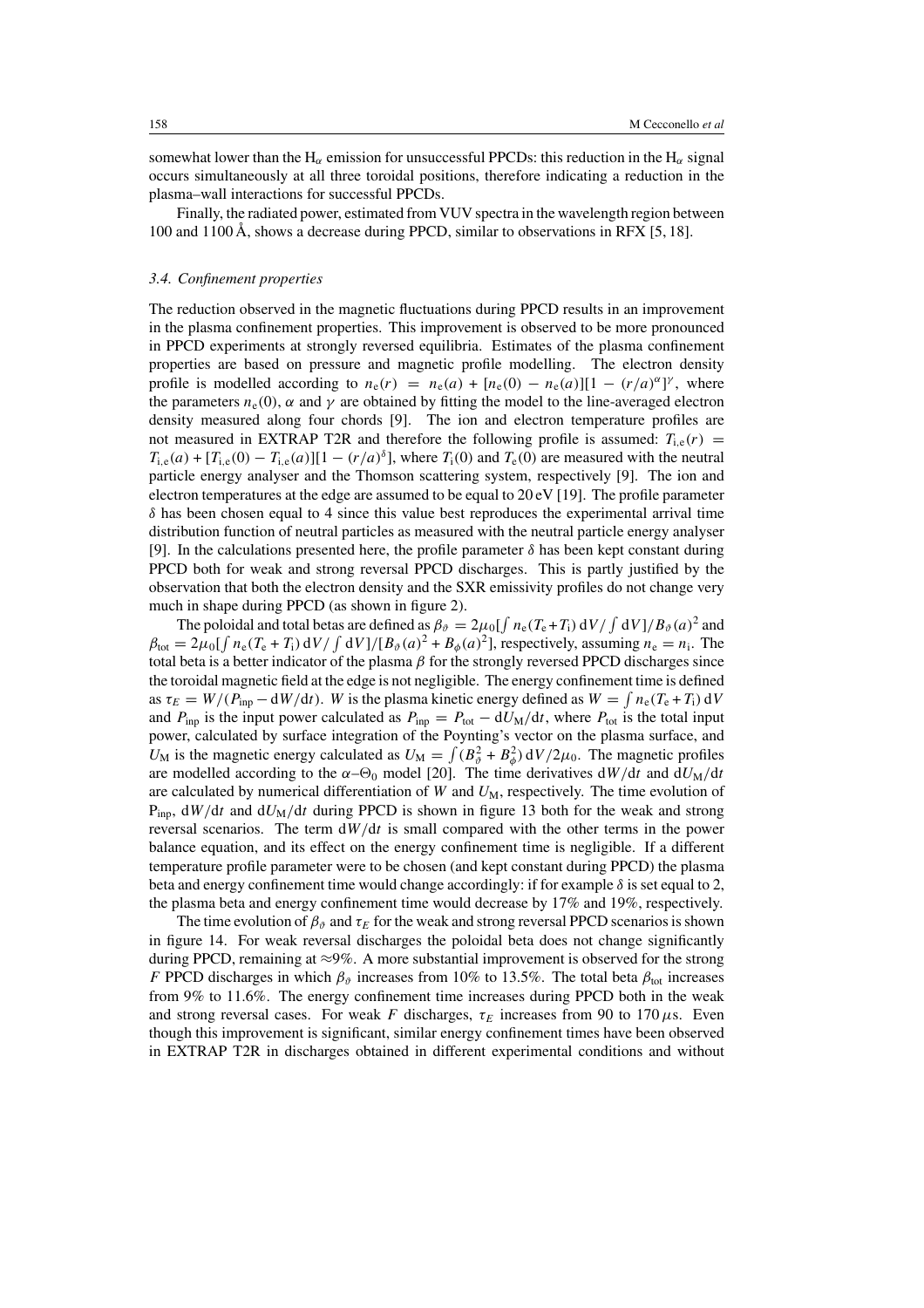

Figure 13. Evolution of the total power  $(①)$ , the magnetic energy time derivative  $(①)$  and the plasma kinetic time derivative ( $\blacksquare$ ) for (*a*) weakly reversed PPCD discharges and (*b*) strongly reversed PPCD discharges.



**Figure 14.** Evolution of (*a*) the poloidal beta and of (*b*) the energy confinement time for PPCD discharges at weak (○) and strong (●) reversal. Data shown from the start of the PPCD ( $t = 0$  ms).

PPCD [9]. However, an energy confinement up to  $380 \,\mu s$  is obtained during PPCD in strongly reversed discharges. In both cases, the confinement improvement is due to a reduction in the estimated input power. This is small for weak reversal discharges (−20%) but quite substantial for strong reversal discharges (−40%). The reduction in the estimated input power is associated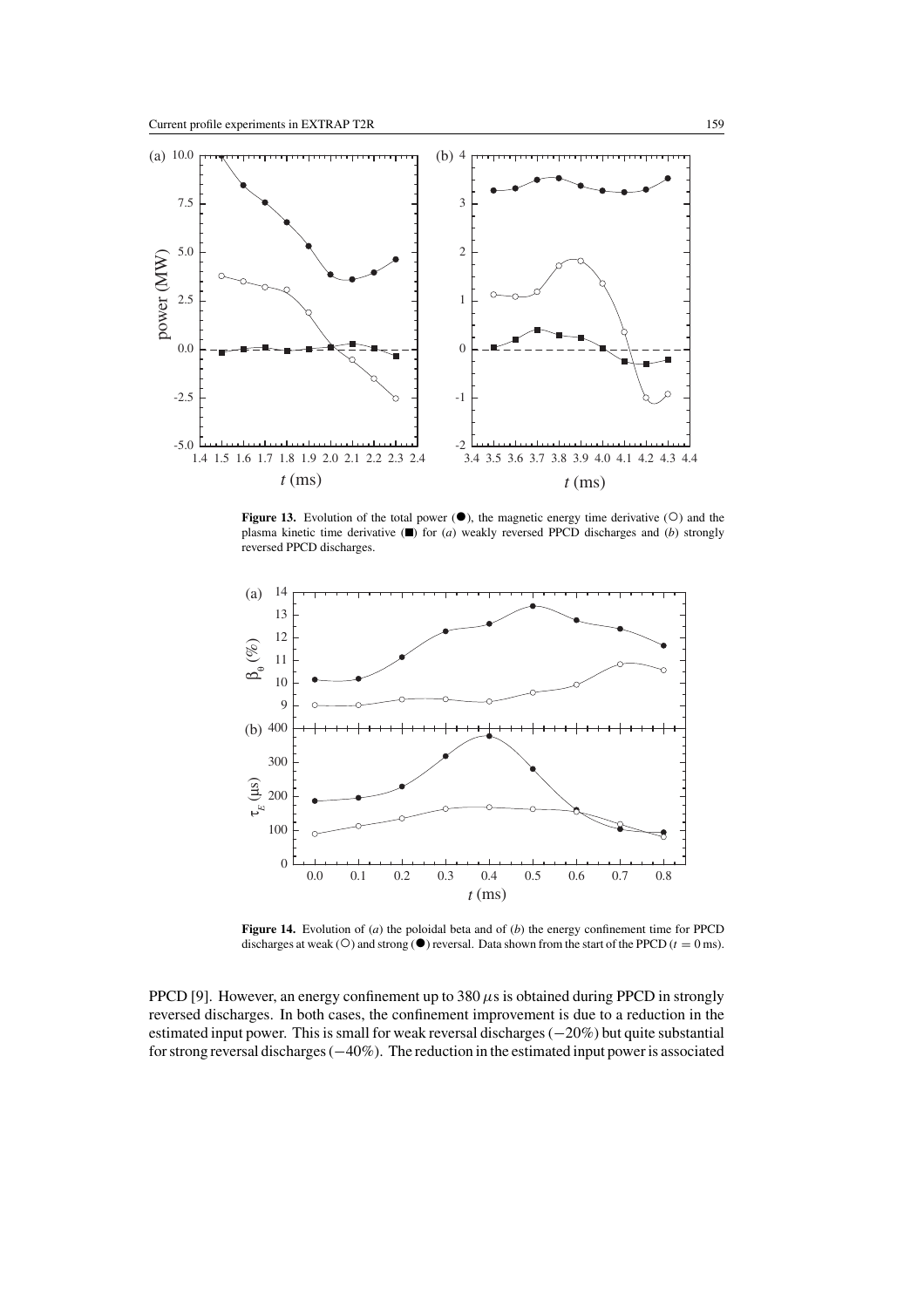with a hotter and less resistive plasma as confirmed by the measured high electron temperatures and the increase in the plasma current as shown in figure 7. It is however important to stress that estimates of the input power rely on an accurate estimate of the current profiles. The  $\alpha$ - $\Theta$ <sub>0</sub> model predicts, both for the weak and strong reversal discharges, a peaking of the parallel current density profile with  $\alpha$  reaching values as low as 1.5. Similar observations have been reported in [1] and it was speculated that more peaked profiles during PPCD were tolerable at a reduced fluctuation level [21]. The current density profiles obtained with the  $\alpha$ - $\Theta$ <sub>0</sub> are in agreement with profile reconstruction constrained by experimental measurement (among them that of the magnetic field on axis) [4, 22] and with simulations of PPCD action with three-dimensional MHD resistive non-linear code [23].

Finally, it is observed that the confinement properties of the plasma at the end of PPCD are comparable with those before the PPCD despite the presence of a large SXR crash.

#### **4. Summary and concluding discussion**

The magnetic activity during PPCD experiments in EXTRAP T2R shows both similarities and differences with respect to PPCD experiments carried out in other RFPs. The reduction in the fluctuation level of the internally resonant tearing  $m = 1$  modes during PPCD operations observed in EXTRAP T2R confirms the effectiveness of current profile modification in substituting the natural dynamo activity. The reduction in the fluctuation level is comparable with what has been observed in the single-pulse PPCD experiments in MST [1,24] and in TPE-RX [6]. No small  $m = 0$  bursts are observed during PPCD, contrary to what was reported in [1]. In addition, no small SXR crashes are observed during PPCD for weak reversal discharges. The enhanced  $m = 0$  activity during PPCD, either in the form of small bursts or more continuous, has been associated in MST with PPCD operations beyond a soft density limit and with relatively large applied poloidal electric fields [4]. In EXTRAP T2R, the fluctuation level of the  $m = 0$  modes, although not reduced, does not increase during PPCD despite the fact that the line-averaged electron density ( $1.5 \times 10^{19}$  m<sup>-3</sup>) is above the density limit observed in MST and that the poloidal electric field at the edge is greater than 1.5 V m<sup>-1</sup>. The change in the equilibrium towards higher  $\Theta$  values, due to the externally applied poloidal electric field, affects the dynamics of the unstable internally non-resonant resistive shell modes  $(n < 0)$  in such a way that their growth rates decrease during PPCD.

Spectroscopic measurements confirm the increase in the central electron temperature during the current drive experiments. In particular  $O<sup>5+</sup>$  is burned-through in the plasma core and the Fe<sup>14+</sup> line at 284.2 Å becomes dominant. This points to a more peaked profile for the electron temperature during PPCD discharges than during reference discharges. Independent confirmation of a hotter plasma core, with temperatures as high as 380 eV, during PPCD operations is provided by Thomson scattering measurements. This is further confirmed by the acceleration of the average angular phase velocity of the  $m = 1$  modes.

The reduction in the fluctuation level and the corresponding increase in the energy confinement time are qualitatively consistent with the Rechester–Rosenbluth theory of parallel transport along stochastic magnetic fields lines [25]. The behaviour of the central ion temperature during and after the PPCD seems to indicate that the ion heating mechanism is linked, through magnetic relaxation, to the activity of  $m = 0$  modes. The increase in the ion temperature following the  $m = 0$  burst at the end of the PPCD, both in weak and strong reversal equilibria, is consistent with observations made in TPE-RX [6].

The PPCD experiments carried out in EXTRAP T2R indicate that a resistive shell does not affect negatively the global improvements in the plasma properties achievable with current profile modification.